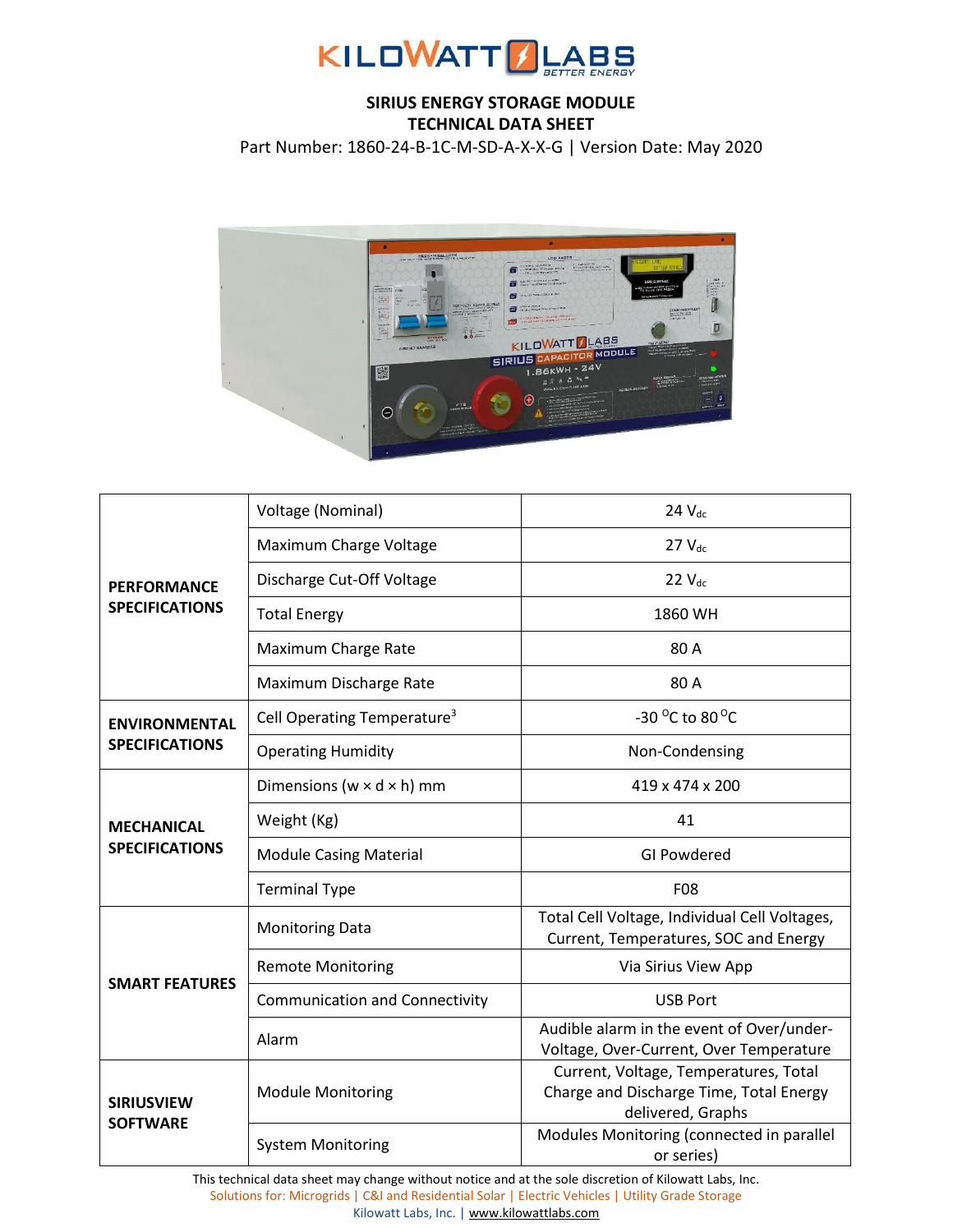

## **SIRIUS ENERGY STORAGE MODULE TECHNICAL DATA SHEET**

Part Number: 1860-24-B-1C-M-SD-A-X-X-G | Version Date: May 2020

| <b>MODULE SERVICE</b><br><b>LIFE</b>                | Projected Cycle Life <sup>4,5</sup>                                              |                                                                                                                                                                                                                         | 1 million cycles                                                   |
|-----------------------------------------------------|----------------------------------------------------------------------------------|-------------------------------------------------------------------------------------------------------------------------------------------------------------------------------------------------------------------------|--------------------------------------------------------------------|
|                                                     | Projected Calendar Life <sup>5,6</sup>                                           |                                                                                                                                                                                                                         | 45 years                                                           |
|                                                     | Shelf Life <sup>7</sup>                                                          |                                                                                                                                                                                                                         | 10 years                                                           |
|                                                     | Warehousing                                                                      |                                                                                                                                                                                                                         | Can be stored at any SOC without affecting<br>cycle life           |
| <b>SAFETY</b><br><b>PERFORMANCE</b>                 | Over/under voltage                                                               |                                                                                                                                                                                                                         | Hardware protection, Module shut down                              |
|                                                     | <b>Over Current</b>                                                              |                                                                                                                                                                                                                         | Hardware protection, Module shut down                              |
|                                                     | Over temperature                                                                 |                                                                                                                                                                                                                         | Hardware protection, Module shut down                              |
|                                                     | <b>Additional Safety</b>                                                         |                                                                                                                                                                                                                         | 100 A DC Circuit Breaker+ 100 A Bypass<br>Breaker + SSR protection |
| <b>COMPLIANCE<sup>8</sup></b><br><b>INFORMATION</b> | EN55032:2015, EN55024:2010,<br>EN61000-4-2:2009, EN61000<br>EN61000:2008+A2:2010 |                                                                                                                                                                                                                         |                                                                    |
| <b>PRECAUTIONS</b>                                  | Alarm                                                                            | alarm.                                                                                                                                                                                                                  | In case of alarm, immediately rectify/attend to the cause of the   |
|                                                     | <b>Physical Damage</b>                                                           | In case the module is physically damaged due to any event, do<br>not install and energize the module under any circumstances and<br>contact your Reseller.                                                              |                                                                    |
|                                                     | <b>Short Circuit</b>                                                             | short-circuit under<br>Ensure<br>precautions<br>prevent<br>all<br>to<br>circumstances.                                                                                                                                  |                                                                    |
|                                                     | Galvanic isolation                                                               | When connecting to external devices ensure that galvanic<br>isolation does not exceed 1000V.                                                                                                                            |                                                                    |
|                                                     | Charge/Discharge<br>Current                                                      | Under no circumstances must the charge/discharge current<br>exceed 80 A.                                                                                                                                                |                                                                    |
|                                                     | <b>Charging Voltage</b>                                                          | Under no circumstances must the charging voltage exceed 27 V <sub>dc</sub><br>for more than 60 seconds.                                                                                                                 |                                                                    |
|                                                     | Charge Cycle                                                                     | During charge cycle ensure never to exceed constant voltage of<br>27 V <sub>dc</sub> and constant current of 80 A.                                                                                                      |                                                                    |
|                                                     | <b>Series</b><br>Connection                                                      | All Modules must be at 100% SOC before connecting in<br>series.<br>A maximum of 8 Modules with Module Combiner can be<br>connected in series.<br>Please consult your Reseller when connecting the Modules in<br>series. |                                                                    |
|                                                     | Parallel<br>Connection                                                           | There is no limit on the number of Modules that can be<br>connected in parallel.                                                                                                                                        |                                                                    |

This technical data sheet may change without notice and at the sole discretion of Kilowatt Labs, Inc. Solutions for: Microgrids | C&I and Residential Solar | Electric Vehicles | Utility Grade Storage Kilowatt Labs, Inc. [| www.kilowattlabs.com](http://www.kilowattlabs.com/)